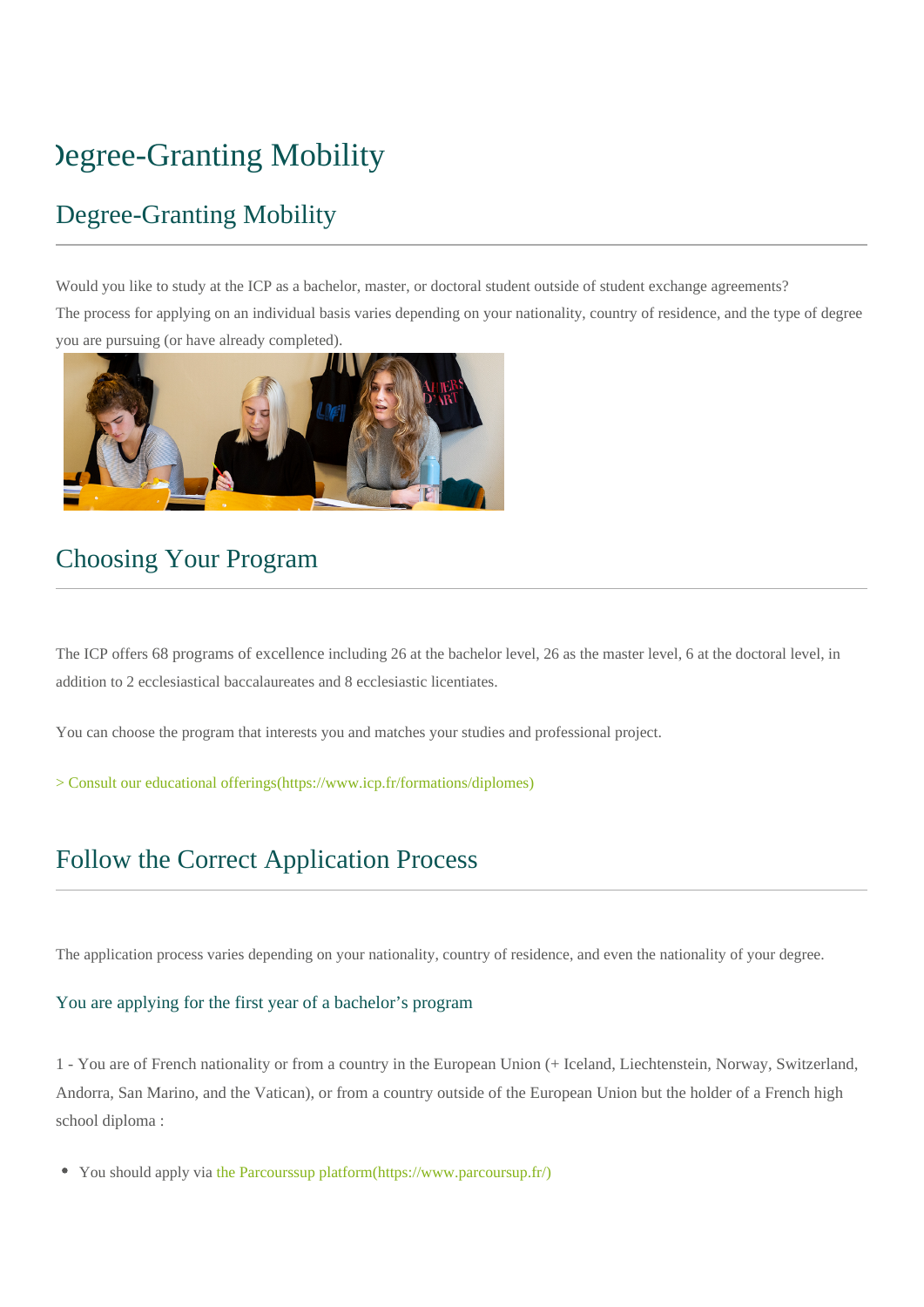2 - You are from a country outside the European Union (including the United Kingdom), and are the holder of a secondary school degree that was granted abroad :

 A - You live in France, you should apply via the dossier vert[\(https://www.enseignementsup-recherche.gouv.fr/cid24146/](https://www.enseignementsup-recherche.gouv.fr/cid24146/-dossier-vert-demande-d-admission-prealable-en-premiere-annee-de-licence.html%22%20/t%20%22_blank) [dossier-vert-demande-d-admission-prealable-en-premiere-annee-de-licence.html%22%20/t%20%22\\_blank\)](https://www.enseignementsup-recherche.gouv.fr/cid24146/-dossier-vert-demande-d-admission-prealable-en-premiere-annee-de-licence.html%22%20/t%20%22_blank) (green file) as part of a Preliminary Admission Application (DAP). You should send your application to the relevant ICP Faculty at the following address :

 Dean of the Faculty XXX Institut Catholique de Paris 21 rue d'Assas 75 270 Paris Cedex 6 FRANCE

 B- You live abroad in a country with a Campus France office [\(View the list\(https://www.campusfrance.org/en/espaces\)](https://www.campusfrance.org/en/espaces)), you should apply via the [Etudes en France platform\(https://pastel.diplomatie.gouv.fr/etudesenfrance/dyn/public/authentification/login.](https://pastel.diplomatie.gouv.fr/etudesenfrance/dyn/public/authentification/login.html#position) [html#position\).](https://pastel.diplomatie.gouv.fr/etudesenfrance/dyn/public/authentification/login.html#position) For more information, visit the [Campus France\(https://www.campusfrance.org/fr/candidature-procedure-etudes](https://www.campusfrance.org/fr/candidature-procedure-etudes-en-france)[en-france\)](https://www.campusfrance.org/fr/candidature-procedure-etudes-en-france) website.

 C- You live abroad in a country where there is no Campus France office, you should apply via [the dossier blanc\(https://www.](https://www.enseignementsup-recherche.gouv.fr/cid24144/-dossier-blanc-demande-d-admission-prealable-inscription-en-premiere-annee-de-licence-ou-de-paces.html) [enseignementsup-recherche.gouv.fr/cid24144/-dossier-blanc-demande-d-admission-prealable-inscription-en-premiere-annee-de](https://www.enseignementsup-recherche.gouv.fr/cid24144/-dossier-blanc-demande-d-admission-prealable-inscription-en-premiere-annee-de-licence-ou-de-paces.html)[licence-ou-de-paces.html\)](https://www.enseignementsup-recherche.gouv.fr/cid24144/-dossier-blanc-demande-d-admission-prealable-inscription-en-premiere-annee-de-licence-ou-de-paces.html) (white file) as part of a Preliminary Admission Application (DAP). You should send your application to the cultural service of the French Embassy or Consulate in your country of residence.

Important information regarding the Preliminary Admission Application DAP :

- Carefully follow the instructions for DAP white files and green files.
- Print the application form on one side only.
- The envelopes you include must be pre-paid.
- Your degrees and transcripts must be translated into French by a translator certified by the French Embassy or Consulate of your country of residence.
- If there is a university entrance exam in your country of origin, this document should also be attached to your application.
- Language level: you must have a B2 level in French. You must pass the French Knowledge Test (Test de Connaissance du Français - TCF) for the Preliminary Admission Applicatoin (DAP). [Consult the list of centers that administer TCF exams](https://www.france-education-international.fr/centres-d-examen/carte?type-centre=tcf)  [abroad.\(https://www.france-education-international.fr/centres-d-examen/carte?type-centre=tcf\)](https://www.france-education-international.fr/centres-d-examen/carte?type-centre=tcf)

You can apply via the Preliminary Admission Application (DAP) process for the following disciplines and specializations at the ICP : Law, Social Sciences, Philosophy, Humanities, Information-Communications, Letters, Languages, History, Art History and Archeology, and Education Sciences.

NB: The DAP henceforth applies to British nationals.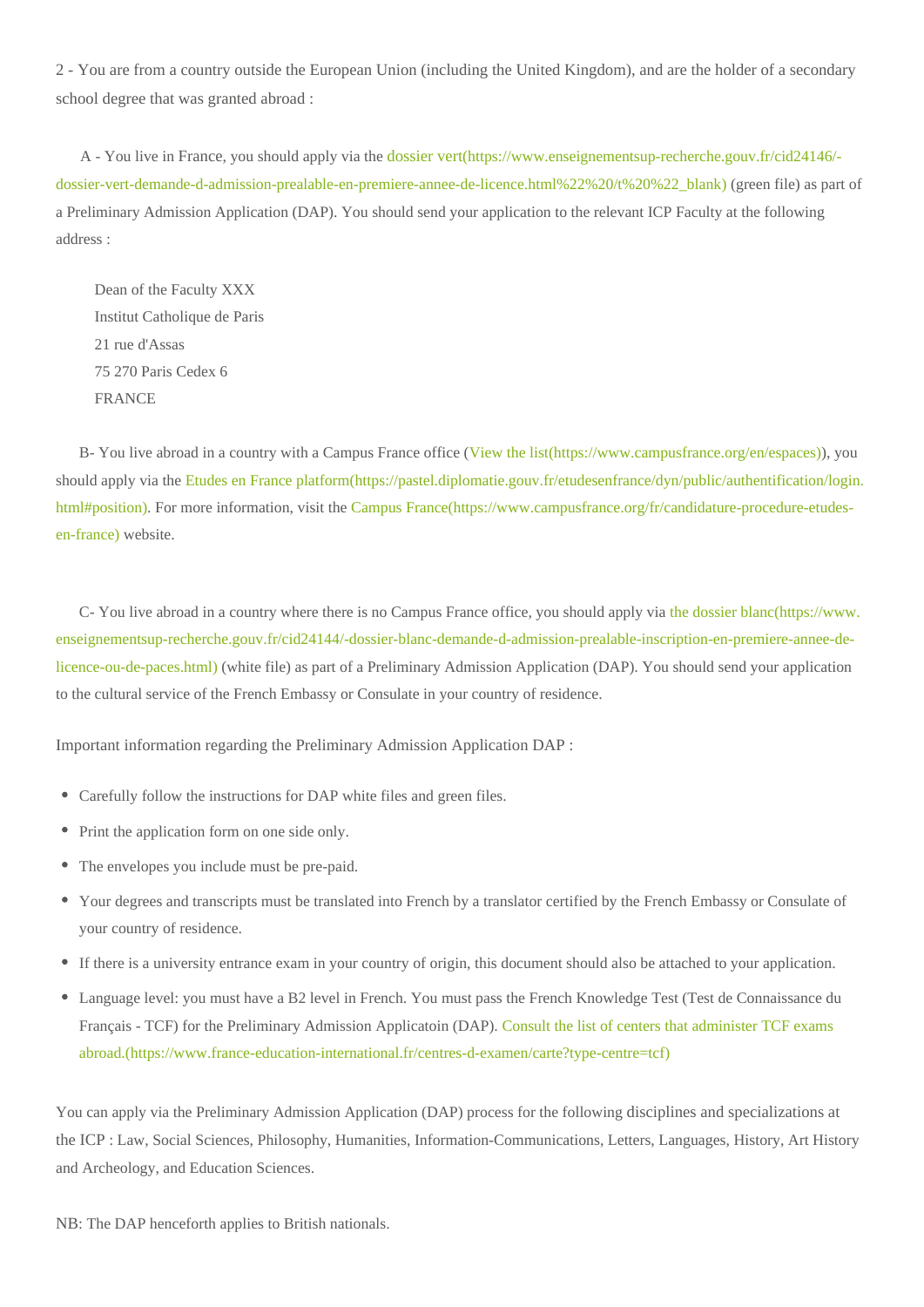You are exempted from completing a DAP application if you are :

- A refugee
- Syrian
- The child of a diplomat (holding a position in France) whose diplomat parent was appointed after the application period
- If you have filed for a DAP during an earlier session (reorientation)

If you fall under one of the above cases, please contact the International Relations Office at international@icp.fr(/servlet/com. jsbsoft.jtf.core.SG? EXT=core&PROC=ENVOIMAIL&ACTION=CREER\_MAIL\_DIRECT&SUJET=&MESSAGE=&MAILTO=international% 40icp.fr&URL\_REDIRECT=%2Fprograms%2Fdegree-granting-mobility-1%3FtoPdf% 3Dtrue&RH=1648457637594&TITRE\_FICHE=Degree-Granting%2BMobility)

#### You are applying for the second or third year of a bachelor, master, or doctoral program

You are of French nationality or from a country in the European Union (+ Iceland, Liechtenstein, Norway, Switzerland, Andorra, San Marino, and the Vatican), or the holder of a residence permit valid for the full duration of the coming academic year :

You should apply directly with the relevant ICP Faculty at the following address :

 Dean of the Faculty XXX Institut Catholique de Paris 21 rue d'Assas 75 270 Paris Cedex 6 FRANCE

You are from a country outside the European Union (including the United Kingdom)

 A- You live abroad in a country where there is a Campus France office [\(View the list\(https://www.campusfrance.org/en](https://www.campusfrance.org/en/espaces) [/espaces\)\)](https://www.campusfrance.org/en/espaces), you should apply via [the Etudes en France platform\(https://www.campusfrance.org/fr/candidature-procedure-etudes](https://www.campusfrance.org/fr/candidature-procedure-etudes-en-france)[en-france\)](https://www.campusfrance.org/fr/candidature-procedure-etudes-en-france). For more information, visit the [Campus France website\(https://www.campusfrance.org/fr/candidature-procedure](https://www.campusfrance.org/fr/candidature-procedure-etudes-en-france)[etudes-en-france\)](https://www.campusfrance.org/fr/candidature-procedure-etudes-en-france)

 B- You live abroad in a country where there is no Campus France office, you should apply directly with the relevant ICP Faculty at the following address:

 Dean of the Faculty XXX Institut Catholique de Paris